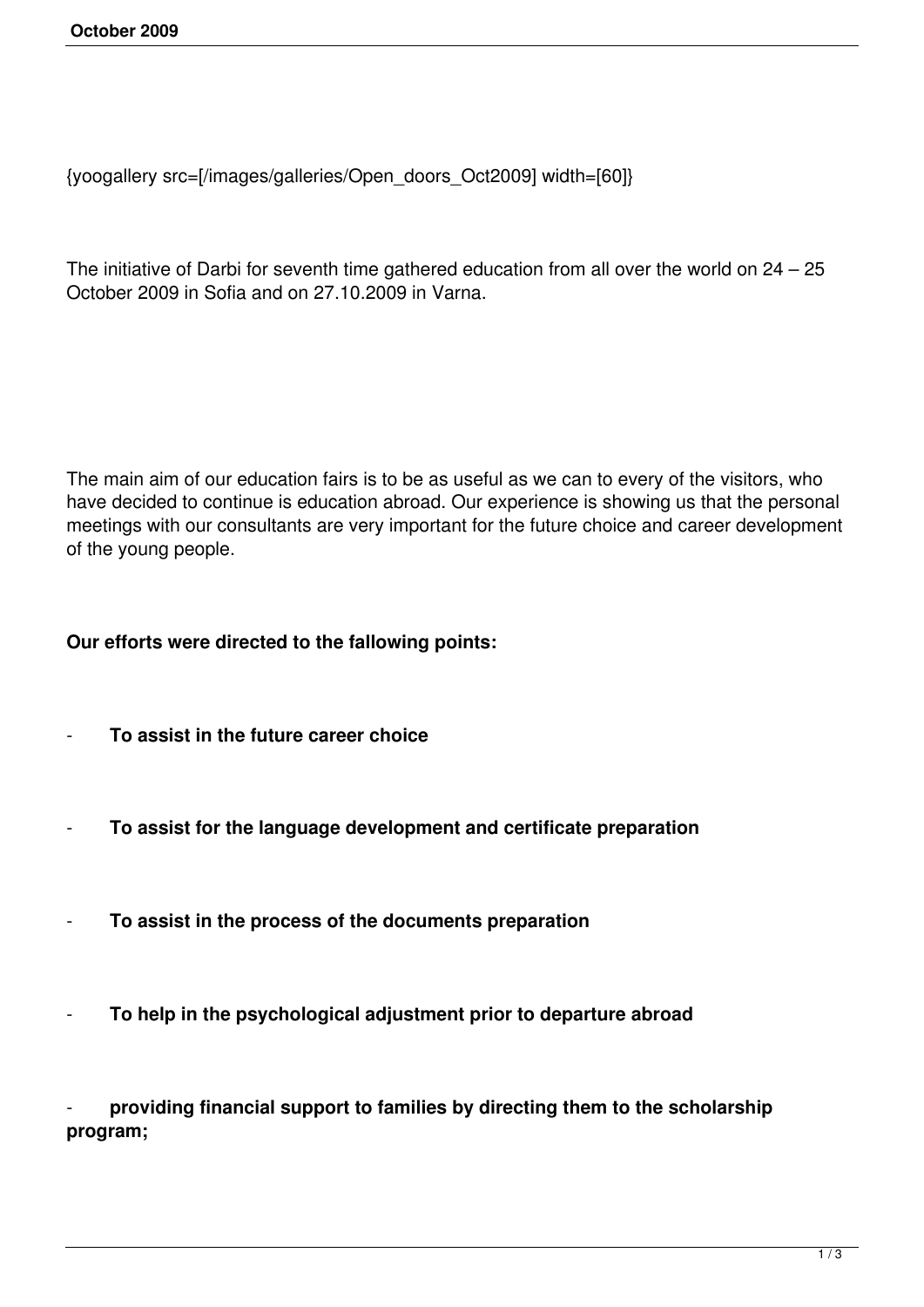work with our young principals starting from early language training through the **vocational orientation, development of individual skills in sport, art, literature, development of attitudes such as resistance of attention, concentration, focus, a willingness to overcome difficulties for creativity and entrepreneurship.**

During the European fair "Open doors fair for education abroad 2009" we had gathered representatives from many foreign institutions to help with a personal meeting to the visitors of the event and to explain in details the programmes they offer.

## **References**



Впечатлена съм от качествата на младите хора, които присъстват, както и от големия брой любознателни младежи, които се грижат за своето бъдеще чрез обучението си. Всичко по отношение на организацията е чудесно. Искам да благодаря на "Дарби" за това, за големия брой интересуващи се младежи.

**Sherryl Major, Schiller International University**